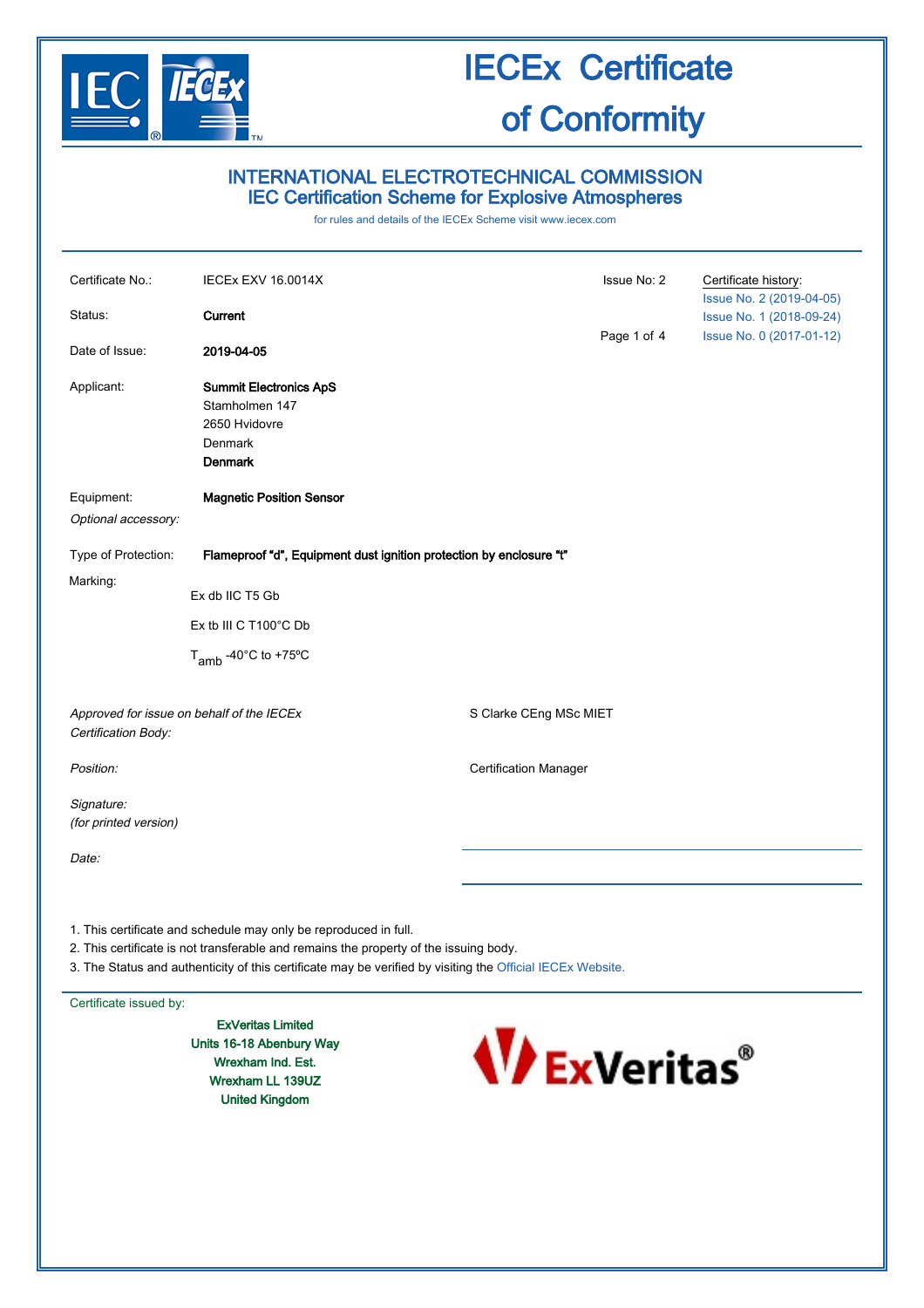

| Certificate No: | <b>IECEX EXV 16.0014X</b>     | Issue No: 2 |
|-----------------|-------------------------------|-------------|
| Date of Issue:  | 2019-04-05                    | Page 2 of 4 |
| Manufacturer:   | <b>Summit Electronics ApS</b> |             |
|                 | Stamholmen 147                |             |
|                 | 2650 Hvidovre                 |             |
|                 | <b>Denmark</b>                |             |
|                 | <b>Denmark</b>                |             |

Additional Manufacturing location(s):

This certificate is issued as verification that a sample(s), representative of production, was assessed and tested and found to comply with the IEC Standard list below and that the manufacturer's quality system, relating to the Ex products covered by this certificate, was assessed and found to comply with the IECEx Quality system requirements. This certificate is granted subject to the conditions as set out in IECEx Scheme Rules, IECEx 02 and Operational Documents as amended.

### STANDARDS:

The apparatus and any acceptable variations to it specified in the schedule of this certificate and the identified documents, was found to comply with the following standards:

| IEC 60079-0:2011<br>Edition:6.0     | Explosive atmospheres - Part 0: General requirements                                 |
|-------------------------------------|--------------------------------------------------------------------------------------|
| IEC 60079-1:2014-06<br>Edition: 7.0 | Explosive atmospheres - Part 1: Equipment protection by flameproof enclosures "d"    |
| IEC 60079-31: 2013<br>Edition:2     | Explosive atmospheres - Part 31: Equipment dust ignition protection by enclosure "t" |

This Certificate does not indicate compliance with electrical safety and performance requirements other than those expressly included in the

Standards listed above.

### TEST & ASSESSMENT REPORTS:

A sample(s) of the equipment listed has successfully met the examination and test requirements as recorded in

Test Report:

[DE/TUN/ExTR13.0015/00](http://iecex.iec.ch/extr/DE.TUN.ExTR13.0015.00) [GB/EXV/ExTR16.0019/00](http://iecex.iec.ch/extr/GB.EXV.ExTR16.0019.00) [GB/EXV/ExTR16.0019/01](http://iecex.iec.ch/extr/GB.EXV.ExTR16.0019.01) [GB/EXV/ExTR19.0020/00](http://iecex.iec.ch/extr/GB.EXV.ExTR19.0020.00)

Quality Assessment Report:

[GB/EXV/QAR17.0010/00](http://iecex.iec.ch/qar/GB.EXV.QAR17.0010.00)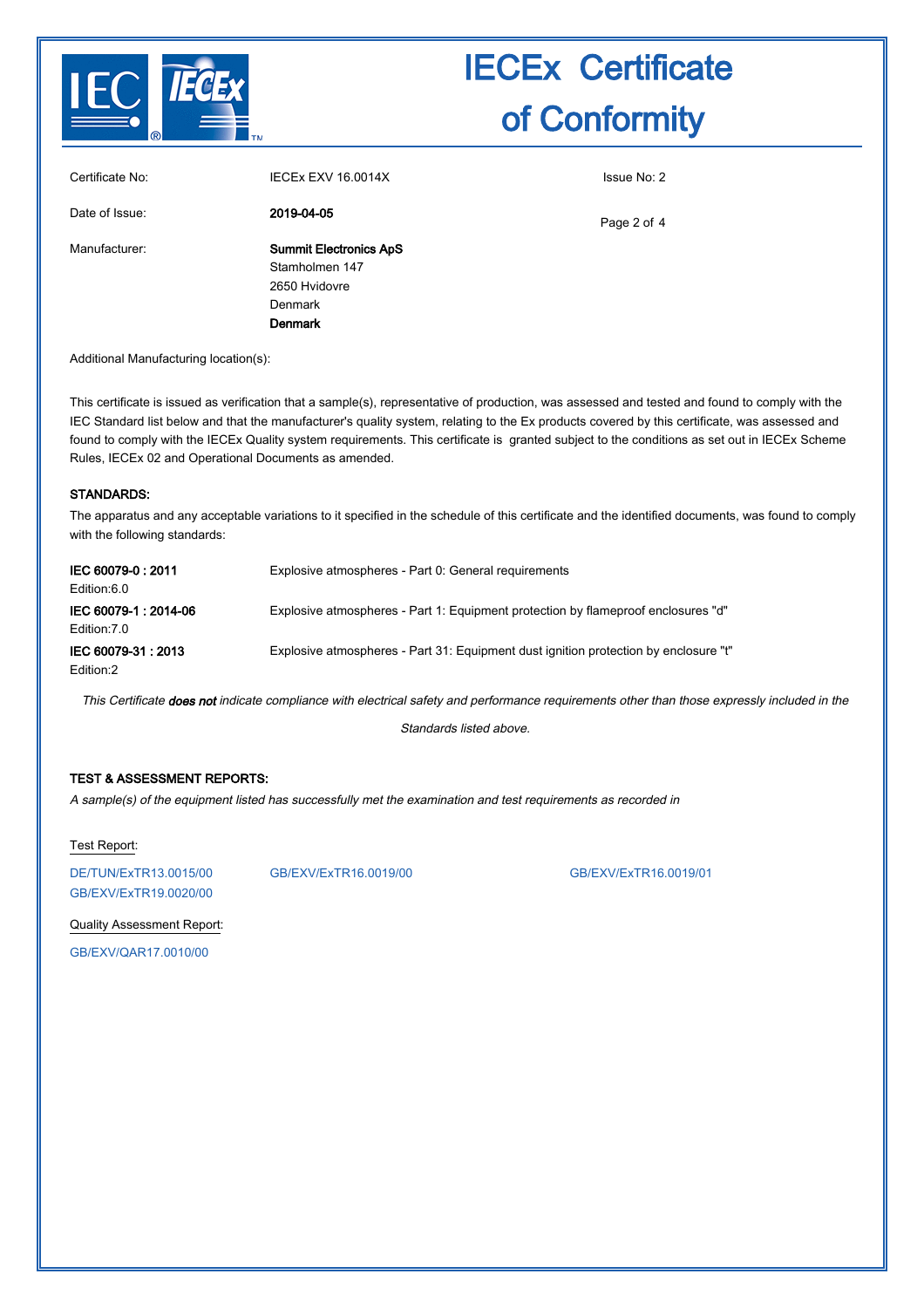

Certificate No: IECEx EXV 16.0014X Issue No: 2

Date of Issue: 2019-04-05

Page 3 of 4

Schedule

### EQUIPMENT:

Equipment and systems covered by this certificate are as follows:

The high pressure housing is designed for use with a magnetic position sensor. The flameproof enclosure is constructed from AISI 316 Stainless Steel and consists of an M44 threaded cover and body, with option threaded entry and a high pressure process probe.

Type Designation: HPH-abcd-efgh-A

abcd: reference to type

efgh: Measuring length – up to 25-2500mm

### Drawing

| Title:                                                                              | Drawing No.:  | <b>Sheets</b> | Rev. Level:    | Date:          |
|-------------------------------------------------------------------------------------|---------------|---------------|----------------|----------------|
| Summit High Pressure Housing, assembly<br>for Temposonics E-Core position sensors   | 2000-00-00    | 1 of 1        | 1              | $02 - 04 - 19$ |
| Summit High Pressure Housing, assembly<br>for Temposonics R-series position sensors | 11-01-0090-2  | $1$ of $1$    | $\overline{2}$ | $02 - 04 - 19$ |
| Summit High Pressure Housing, assembly<br>for temposonics R-series position sensors | 11-01-0080-2  | 1 of 1        | $\overline{2}$ | $02 - 04 - 19$ |
| Summit High Pressure Housing, assembly<br>for Temposonics R-series position sensors | 11-01-0070-2  | 1 of 1        | 2              | $02 - 04 - 19$ |
| Summit High Pressure Housing, assembly<br>for Temposonics R-series position sensors | 11-01-0060-8  | $1$ of $1$    | 8              | $02 - 04 - 19$ |
| Summit High Pressure Housing, assembly<br>for Temposonics R-series position sensors | 11-01-0050-8  | $1$ of $1$    | 8              | $02 - 04 - 19$ |
| Summit High Pressure Housing, assembly<br>for Temposonics R-series position sensors | 11-01-0040-9  | $1$ of $1$    | 9              | $02 - 04 - 19$ |
| Summit High Pressure Housing, assembly<br>for Temposonics R-series position sensors | 11-01-0010-12 | 1 of 1        | 12             | $02 - 04 - 19$ |

#### SPECIFIC CONDITIONS OF USE: YES as shown below:

- For Tamb below -10°C use field wiring suitable for both minimum and maximum ambient temperatures
- May in addition be marked T3
- Routine overpressure tests according to IEC 60079-1 shall be performed with a minimum overpressure of 29Bar